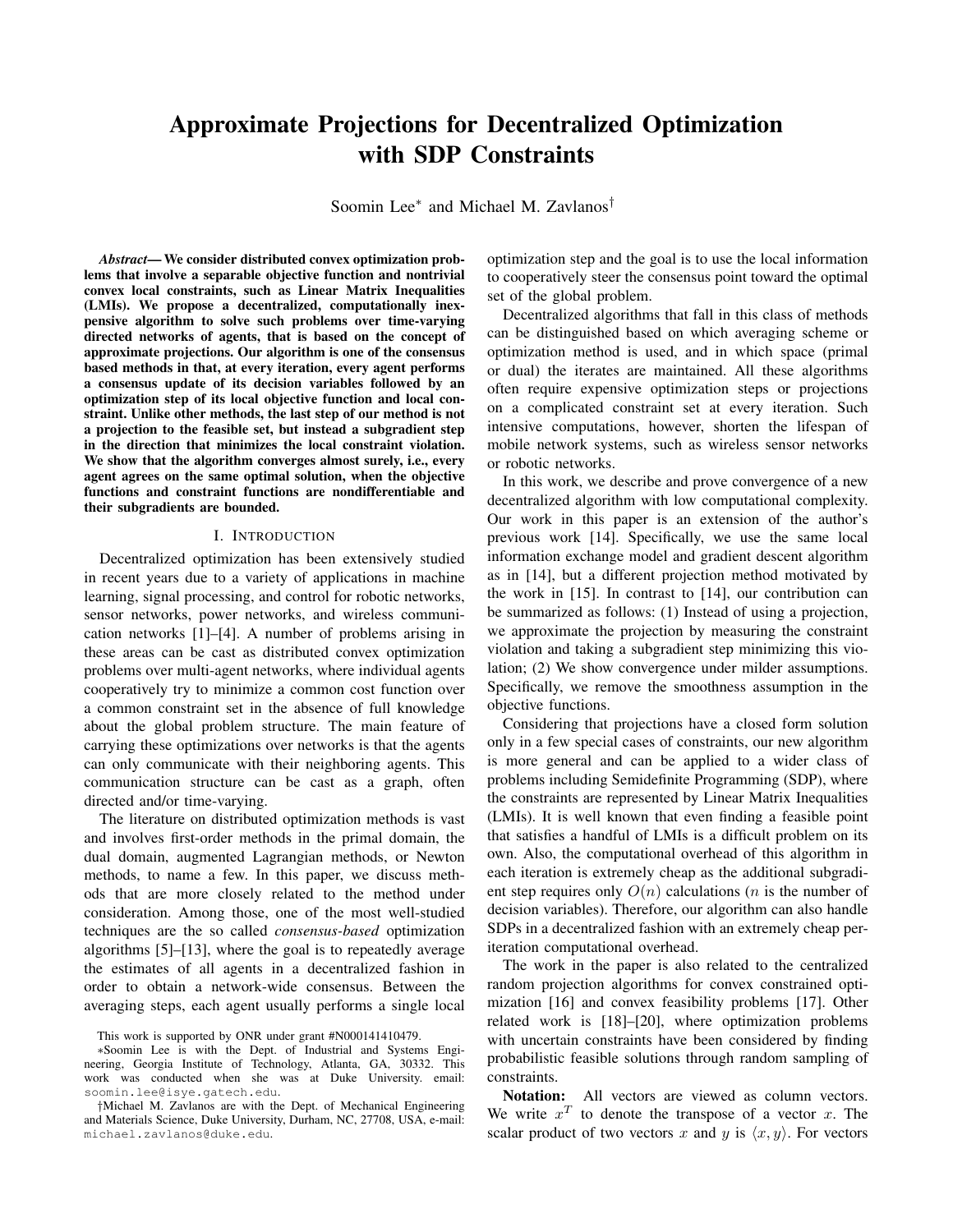associated with agent i at time  $k$ , we use subscripts  $i, k$ such as, for example,  $p_{i,k}$ ,  $x_{i,k}$ , etc. Unless otherwise stated,  $\|\cdot\|$  represents the standard Euclidean norm. For a matrix  $A \in \mathbb{R}^{n \times n}$ , we use  $[A]_{ij}$  to denote the entry of the *i*-th row and j-th column and  $||A||_F$  to denote the Frobenius norm  $||A||_F = \left(\sum_{i,j=1}^n ([A]_{ij})^2\right)^{1/2}$ . We use TrA to denote the trace of A, i.e.,  $Tr A = \sum_{i=1}^{n'} [A]_{ii}$ . We denote  $\mathbb{S}_m$  and  $\mathbb{S}_m^+$  the space of  $m \times m$  real symmetric and real symmetric positive semidefinite matrices, respectively. The matrix inequality  $A \prec 0$  means  $-A$  is positive semidefinite. We use 1 to denote a vector with all entries equal to 1. The identity matrix is denoted by *I*. We use  $Pr{Z}$  and  $E[Z]$  to denote the probability and the expectation of a random variable Z. We write  $dist(x, \mathcal{X})$  for the distance of a vector x from a closed convex set X, i.e., dist $(x, \mathcal{X}) = \min_{v \in \mathcal{X}} ||v - x||$ . We use  $\prod_{\mathcal{X}} [x]$  for the projection of a vector x on the set  $x$ , i.e., Π<sub> $x$ </sub>[ $x$ ] = arg min<sub>v∈  $x$ </sub>  $||v - x||^2$ . We often abbreviate *almost surely* and *independent identically distributed* as *a.s.* and *i.i.d.*, respectively.

#### II. PROBLEM DEFINITION

Consider a multiagent network system whose communication at time k is governed by a digraph  $\mathcal{G}_k = (\mathcal{V}, \mathcal{E}_k)$ , where  $V = \{1, \ldots, N\}$  and  $\mathcal{E}_k \subseteq V \times V$ . If there exists a directed link from agent j to i which we denote by  $(j, i)$ , agent j may send its information to agent i. Thus, each agent  $i \in V$ can directly receive information only from the agents in its neighborhood

$$
\mathcal{N}_{i,k} = \{ j \in \mathcal{V} \mid (j,i) \in \mathcal{E}_k \} \cup \{ i \},\tag{1}
$$

where we assume that there always exists a self-loop  $(i, i)$ for all agents  $i \in \mathcal{V}$ .

## *A. Problem Statement*

Our goal is to let the network of agents cooperatively solve the following minimization problem:

$$
\min_{x} f(x) \triangleq \sum_{i \in \mathcal{V}} f_i(x) \tag{2}
$$
\n
$$
\text{s.t. } x \in \mathcal{X}, \quad \mathcal{X} \triangleq \mathcal{X}_0 \cap (\bigcap_{i \in \mathcal{V}} \mathcal{X}_i),
$$

where only agent i knows the function  $f_i : \mathbb{R}^n \to \mathbb{R}$  and the constraint set  $\mathcal{X}_i \subseteq \mathbb{R}^n$ . The set  $\mathcal{X}_0 \subseteq \mathbb{R}^n$  is common to all agents and assumed to have some simple structure in the sense that the projection onto  $\mathcal{X}_0$  can be made easily (e.g., a box, ball, probability simplex, or even  $\mathbb{R}^n$ ). Note that the local constraints may overlap, i.e.,  $\mathcal{X}_i \cap \mathcal{X}_j$  for  $i \neq j$ may be nonempty. Also, note that the common constraint set, i.e.,  $X_0 = X_i$  for all  $i \in V$ , is a special case of this problem definition. We assume that the set of optimal solutions  $\mathcal{X}^* =$  $\arg \min_{x \in \mathcal{X}} f(x)$  is nonempty.

### *B. Problems of Interest*

Each local constraint set  $\mathcal{X}_i$  consists of one or more inequalities, which we denote by

$$
\mathcal{X}_i = \{ x \in \mathbb{R}^n \mid g(x,\omega) \le 0, \text{ for } \omega \in \Omega_i \},
$$

where  $\Omega_i$  is a finite collection of indices. From this definition, the global constraint set X can be represented as  $\mathcal{X} = \{x \in \mathcal{X}\}$  $\mathbb{R}^n \mid x \in \mathcal{X}_0$  and  $g(x,\omega) \leq 0$ , for  $\omega \in \Omega_i$ ,  $i \in \mathcal{V}$ .

Problems of particular interest are those involving nontrivial constraints on which projections are computationally expensive, such as Linear Matrix Inequalities (LMIs):

$$
\mathcal{X}_i = \left\{ x \in \mathbb{R}^n \mid A_0(\omega) + \sum_{j=1}^n x_j A_j(\omega) \preceq 0, \text{ for } \omega \in \Omega_i \right\},\tag{3}
$$

where  $A_j(\omega) \in \mathbb{S}_m$  for  $j = 0, 1, \dots, n$  and  $\omega \in \Omega_i$  are given matrices. The inequalities in (3) are referred to as *linear matrix inequalities* (LMIs). A semidefinite programming (SDP) problem has one or more LMI constraints. Finding a feasible point of the set (3) is often a difficult problem on its own.

Note that the inequalities in (3) can represent a wide variety of convex constraints (see [21] for more details). For example, quadratic inequalities, inequalities involving matrix norms, and various inequality constraints arising in control such as Lyapunov and quadratic matrix inequalities can be all cast as LMIs in (3). When all matrices  $A_i(\omega)$  in (3) are diagonal, the equalities reduce to linear inequalities.

#### III. ALGORITHM, ASSUMPTIONS, AND MAIN RESULTS

Our goal is to design a decentralized protocol by which all agents  $i \in V$  maintain a sequence of local copies  $\{x_{i,k}\}_{k\geq 0}$ converging to the same point in  $\mathcal{X}^*$  as k goes to infinity.

Since we assume that the local constraint sets  $\mathcal{X}_i$ 's are nontrivial, we do not find an exact projection onto  $\mathcal{X}_i$  at each step of the algorithm. Instead, at iteration  $k$ , each agent i randomly generates  $\omega_{i,k} \in \Omega_i$  and makes an *approximate projection* on the selected constraint function  $g(\cdot, \omega_{i,k}) \leq 0$ .

#### *A. Decentralized Algorithm with Approximate Projections*

Each agent *i* maintains a sequence  $\{x_{i,k}\}_{k\geq 0}$ . The element  $x_{i,k}$  of the sequence is the agent i's estimate of the decision variable x at time k. Let  $g^+(x,\omega)$  denote the function that measures the violation of the constraint  $g(\cdot, \omega)$  at x, i.e.,  $g^+(x,\omega) \triangleq \max\{g(x,\omega),0\}.$ 

At  $k = 0$ , the estimates  $x_{i,0}$  are locally initialized such that  $x_{i,0} \in \mathcal{X}_0$ . At time step k, all agents j broadcast their previous estimates  $x_{j,k-1}$  to all of the nodes in their neighborhood, i.e., to all agents i such that  $(j, i) \in \mathcal{E}_k$ . Then, each agent i updates  $x_{i,k}$  as follows:

$$
p_{i,k} = \sum_{j \in \mathcal{V}} [W_k]_{ij} x_{j,k-1} \tag{4a}
$$

$$
v_{i,k} = \Pi_{\mathcal{X}_0} \left[ p_{i,k} - \alpha_k s_{i,k} \right] \tag{4b}
$$

$$
x_{i,k} = \Pi_{\mathcal{X}_0} \left[ v_{i,k} - \lambda_k d_{i,k} \right], \tag{4c}
$$

where  $W_k$  is a nonnegative  $N \times N$  weight matrix,  $\{\alpha_k\}$ is a positive sequence of nonincreasing stepsizes;  $s_{i,k}$  is a subgradient of the function  $f_i$  at  $p_{i,k}$ ;  $\omega_{i,k}$  is a random variable taking values in the index set  $\Omega_i$ ;  $d_{i,k}$  is chosen such that  $d_{i,k} \in \partial g^+(v_{i,k}, \omega_{i,k})$  if  $g^+(v_{i,k}, \omega_{i,k}) > 0$  and  $d_{i,k} = d$  for some  $d \neq 0$ , if  $g^+(v_{i,k}, \omega_{i,k}) = 0$ . We let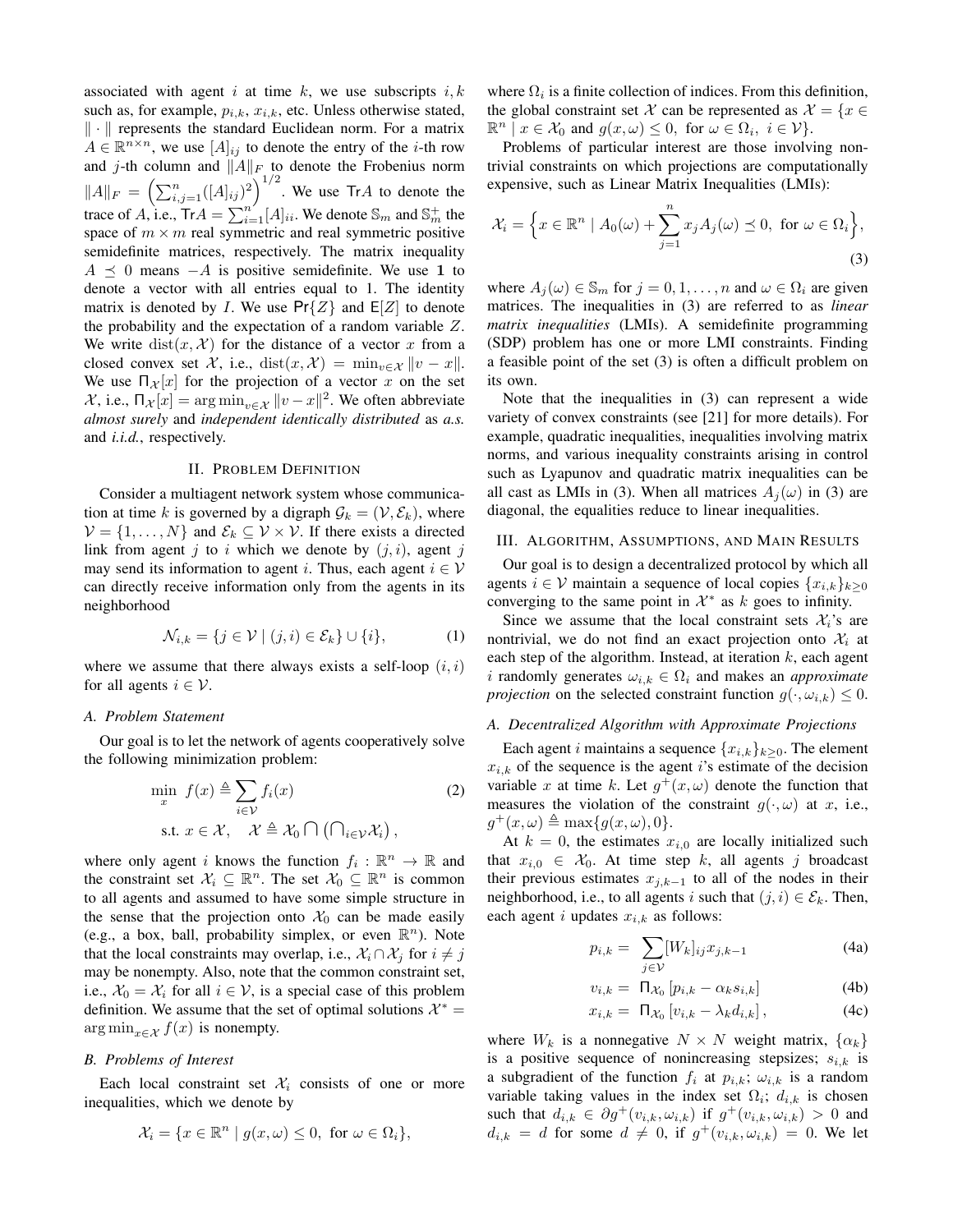$\lambda_k \triangleq g^+(v_{i,k}, \omega_{i,k})/||d_{i,k}||^2$ , which is a variant of the Polyak stepsize [22]. Note that  $\lambda_k$  is always well-defined as the vector  $d_{i,k}$  is nonzero if  $g^+(v_{i,k}, \omega_{i,k}) > 0$ .

In  $(4a)$ , each agent *i* calculates a weighted average of the received messages (including its own message  $x_{i,k-1}$ ) to obtain  $p_{i,k}$ . Specifically,  $[W_k]_{ij} \geq 0$  is the weight that agent *i* allocates to the message  $x_{j,k-1}$ . This communication step is decentralized since the weight matrix  $W_k$  respects the topology of the graph  $\mathcal{G}_k$ , i.e.,  $[W_k]_{ij} > 0$  only if  $(j, i) \in \mathcal{E}_k$ and  $[W_k]_{ij} = 0$ , otherwise.

In (4b), each agent i adjusts the average  $p_{i,k}$  in the direction of the negative subgradient of its local objective  $f_i$  to obtain  $v_{i,k}$ . The adjusted average is projected to the simple set  $\mathcal{X}_0$ .

In (4c), agent i observes a random realization of  $\omega_{i,k} \in$  $\Omega_i$  and measures the feasibility violation of the selected component constraint  $g(\cdot, \omega_{i,k})$  at  $v_{i,k}$ . If  $g^+(v_{i,k}, \omega_{i,k}) > 0$ , it calculates a subgradient  $d_{i,k}$  and takes an additional subgradient step with the stepsize  $\lambda_k$  to minimize this violation. The adjusted vector is then projected back to the set  $\mathcal{X}_0$ . This guarantees  $x_{i,k} \in \mathcal{X}_0$  for all  $k \geq 0$  and  $i \in \mathcal{V}$ , but does not necessarily guarantee  $x_{i,k} \in \mathcal{X}$ . In Section IV, we show that  $x_{i,k}$  for all  $i \in V$  asymptotically achieve feasibility, i.e.,  $\lim_{k\to\infty} \text{dist}(x_{i,k}, \mathcal{X}) = 0$  for all  $i \in \mathcal{V}$ .

To further explain the step (4c), let us consider the example mentioned in Section II-B. Let us define the projection  $A^+$ of a real symmetric matrix A onto the cone of positive semidefinite matrices. For any  $A \in \mathbb{S}^m$ , we can find an eigenvalue decomposition  $A = B\Lambda B^{T}$ , where B is an orthogonal matrix and  $\Lambda = \text{diag}(\lambda_1, \dots, \lambda_m)$ . Then, its projection is given by  $A^+ = BA^+B^T$ , where  $\Lambda^+ = \text{diag}(\lambda_1^+, \ldots, \lambda_m^+)$ with  $\lambda_i^+ = \max\{0, \lambda_i\}$  [23]. Let us define

$$
A(x,\omega) \triangleq A_0(\omega) + \sum_{j=1}^n x_j A_j(\omega).
$$

Then, the amount of violation of the corresponding LMI constraint  $A(x, \omega) \preceq 0$  can be measured by the following scalar function:

$$
g^+(x,\omega) = \|A^+(x,\omega)\|_F.
$$

By direct calculations, it is not difficult to see that its subgradient is given by

$$
\partial g^{+}(x,\omega) = \frac{1}{g^{+}(x,\omega)} \left( \begin{array}{c} \text{Tr}A_{1}A^{+}(x,\omega) \\ \vdots \\ \text{Tr}A_{n}A^{+}(x,\omega) \end{array} \right), \quad (5)
$$

if  $g^+(x,\omega) > 0$ . Otherwise,  $\partial g^+(x,\omega) = d$ .

It is worth mentioning that the algorithm (4a)-(4c) includes the method that has been proposed in [14] as a special case. In order to see this, let  $\mathcal{X}_0 = \mathbb{R}^n$  and  $g(x, \omega_{i,k}) =$ dist $(x, \mathcal{X}_i^{\omega_{i,k}})$ , where  $\mathcal{X}_i^{\omega_{i,k}} = \{x \mid g(x, \omega_{i,k}) \leq 0\}$ . Then, it is not difficult to see that

$$
d_{i,k} = \frac{v_{i,k} - \prod_{\chi_i^{\omega_{i,k}}}[v_{i,k}]}{\|v_{i,k} - \prod_{\chi_i^{\omega_{i,k}}}[v_{i,k}]\|}
$$

and since  $dist(v_{i,k}, \Pi_{\chi_i^{\omega_{i,k}}}) = ||v_{i,k} - \Pi_{\chi_i^{\omega_{i,k}}}[v_{i,k}]||$ , the steps (4b)-(4c) reduce to

$$
x_{i,k} = \prod_{\mathcal{X}_i^{\omega_{i,k}}}[p_{i,k} - \alpha_k s_{i,k}],
$$

which is exactly the algorithm in [14].

#### *B. Assumptions*

For the optimization problem (2), we make the following assumptions on the set  $\mathcal{X}_0$ , the objective functions  $f_i(x)$  for  $i \in \mathcal{V}$ , and the constraint functions  $g(x, \omega)$  for  $\omega \in \Omega_i$  and  $i \in \mathcal{V}$ .

- *Assumption 1:* (a) The set  $\mathcal{X}_0$  is nonempty, closed and convex.
- (b) The function  $f_i(x)$ , for each  $i \in \mathcal{V}$ , is defined and convex (not necessarily differentiable) over some open set that contains  $\mathcal{X}_0$ .
- (c) The subgradients  $s \in \partial f_i(x)$  are uniformly bounded over the set  $\mathcal{X}_0$ . That is, for all  $i \in \mathcal{V}$ , there is a scalar  $C_{f_i}$  such that for all  $s \in \partial f_i(x)$  and  $x \in \mathcal{X}_0$ ,

$$
||s|| \leq C_{f_i}
$$

.

- (d) The function  $g(x, \omega)$ , for each  $\omega \in \Omega_i$  and  $i \in \mathcal{V}$ , is defined and convex in  $x$  (not necessarily differentiable) over some open set that contains  $\mathcal{X}_0$ .
- (e) The subgradients  $d \in \partial g^+(x,\omega)$  are uniformly bounded over the set  $\mathcal{X}_0$ . That is, there is a scalar  $C_g$ such that for all  $d \in \partial g^+(x,\omega)$ ,  $x \in \mathcal{X}_0$ ,  $\omega \in \Omega_i$ , and  $i \in \mathcal{V}$ ,

$$
||d|| \leq C_g.
$$

By Assumption 1, the subdifferentials  $\partial f_i(x)$  and  $\partial g^+(x, \omega)$ are nonempty over  $\mathcal{X}_0$ . It also implies that for any  $i \in \mathcal{V}$  and  $x, y \in \mathcal{X}_0$ 

$$
|f_i(x) - f_i(y)| \le C_{f_i} ||x - y||, \tag{6}
$$

and for any  $\omega \in \Omega_i$ ,  $i \in \mathcal{V}$ , and  $x, y \in \mathcal{X}_0$ ,

$$
|g^+(x,\omega) - g^+(y,\omega)| \le C_g \|x - y\|.
$$
 (7)

One sufficient condition for Assumption  $1(c)$  and  $1(e)$  is that the set  $\mathcal{X}_0$  is compact.

At each iteration  $k$ , each agent  $i$  randomly generates  $\omega_{i,k} \in \Omega_i$ . We assume that they are *i.i.d.* samples from some probability distribution on  $\Omega_i$ . The next two assumptions are for the random variables  $\omega \in \Omega_i$ .

*Assumption 2:* Each  $\Omega_i$  is a finite set and each element of  $\Omega_i$  is generated with nonzero probability, i.e., for any  $\omega \in \Omega_i$ and  $i \in \mathcal{V}$ 

$$
\pi_i(\omega) \triangleq \Pr\{\omega \mid \omega \in \Omega_i\} > 0
$$

*Assumption 3:* For all  $\omega \in \Omega_i$  and  $i \in \mathcal{V}$ , there exists a constant  $c > 0$  such that for all  $x \in \mathcal{X}_0$ 

$$
\text{dist}^2(x,\mathcal{X}) \le c \mathsf{E}\left[ (g^+(x,\omega))^2 \right].
$$

The upper bound in Assumption 3 is known as *global error bound* and is crucial for the convergence analysis of our method (4a)-(4c). Sufficient conditions for this bound have been shown in [24] and [25], which require the existence of a Slater point, i.e., there exists a point  $\tilde{x}$  such that  $\tilde{x} \in \mathcal{X}_0$  and  $g(\tilde{x}, \omega) < 0$  for all  $\omega$ . In the case when each function  $g(\cdot, \omega)$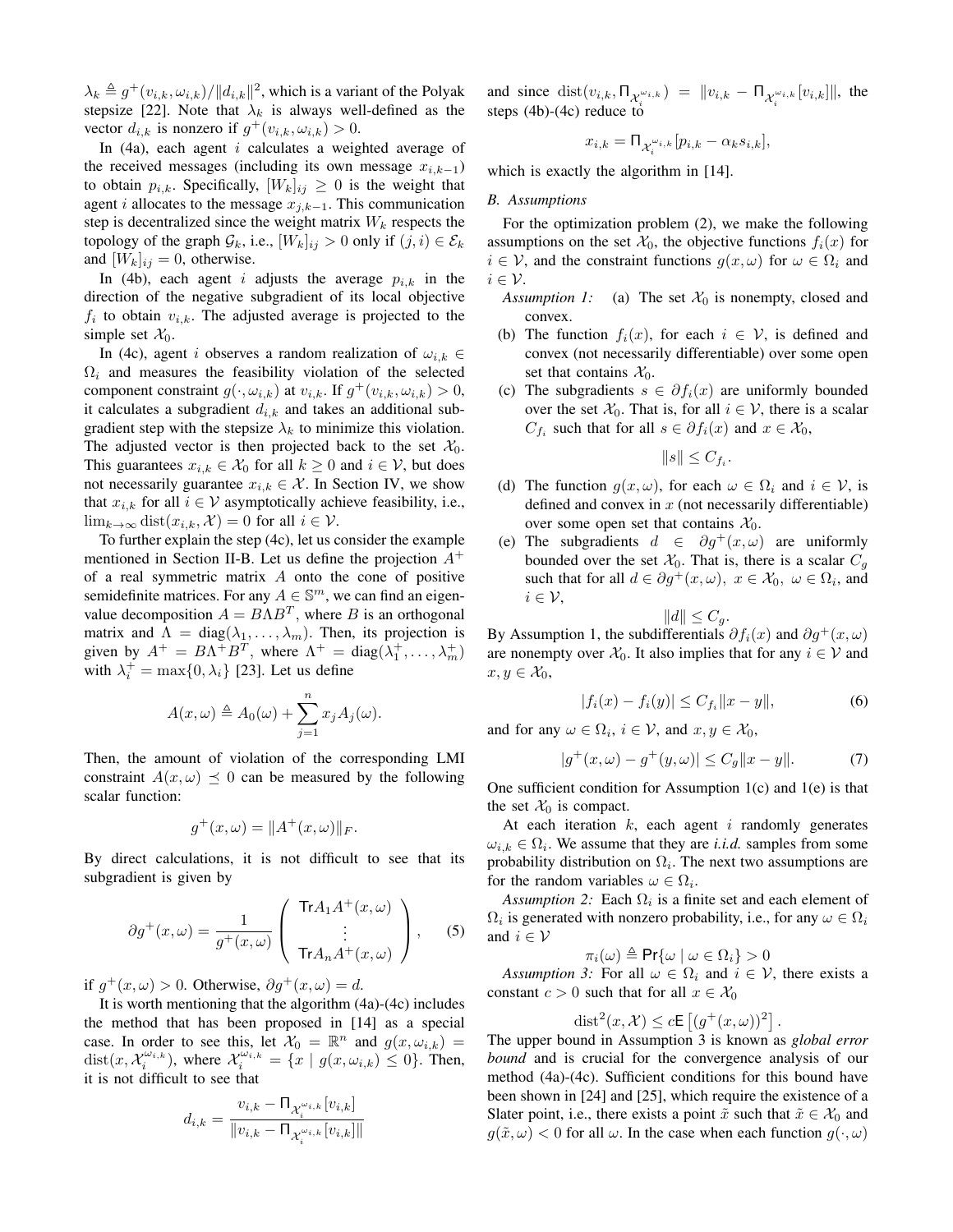is either a linear equality or inequality, Assumption 3 is called *linear regularity* and can be shown to hold by using the results in [26] and [27]. Also, if the random sequences  $\{\omega_{i,k}\}\$ are stationary Markov processes (which are independent of the distribution of the initial points  $x_{i,0}$ ), then Assumption 3 holds when the feasible set  $X$  has a nonempty interior [28].

The inter-agent communication relies on the time-varying graph sequence  $\mathcal{G}_k = (\mathcal{V}, \mathcal{E}_k)$ , for  $k \geq 0$ . Two key assumptions on these communication graphs are the following:

*Assumption 4:* For all  $k \geq 0$ ,

- (a)  $[W_k]_{ij} \geq 0$  for all  $i, j \in V$  and there exists a scalar  $\gamma \in (0,1)$  such that  $[W_k]_{ij} \geq \gamma$  only if  $j \in \mathcal{N}_{i,k}$
- (b)  $\sum_{j \in \mathcal{V}} [W_k]_{ij} = 1$  for all  $i \in \mathcal{V}$ , and  $\sum_{i \in \mathcal{V}} [W_k]_{ij} = 1$ for all  $j \in \mathcal{V}$ .

Assumption 4(a) ensures that the weight matrices  $W_k$  respects the underlying topology  $\mathcal{G}_k$  for every k so that the communication is indeed decentralized. The lower boundedness of the weights is required to show consensus among all agents (see [29] for more details) but the agents need not know the  $\gamma$  value in running the algorithm. Assumption 4(d) (doubly stochasticity of the matrices  $W_k$ ) is required for balanced communication. Here assuming doubly stochasticity of  $W_k$  for all  $k \geq 1$  might be too strong as finding such  $W_k$ usually requires a global view (unless the underlying graph is regular or fully connected) and not all directed graphs admit a doubly stochastic matrix [30]. However, we will stick to this assumption because removing doubly stochasticity can introduce bias in the optimization [31]. Such a drawback can be easily overcome by adopting some other communication protocols like asynchronous gossip [32] (we leave this as our future work).

*Assumption 5:* There exists a scalar Q such that the graphs  $(\mathcal{V}, \bigcup_{\ell=0,\dots,Q-1} \mathcal{E}_{k+\ell})$  are strongly connected for all  $k \geq 0$ .

Assumption 5 ensures that there exists a path from one agent to every other agent within any bounded interval of length Q. We say that such a sequence of graphs is Qstrongly connected.

#### *C. Main Results*

We demonstrate the correctness of the algorithm  $(4a)-(4c)$ by proving its convergence. In what follows, the end result is stated, which holds under the assumptions we have laid out above.

*Proposition 1:* Let Assumptions 1 - 5 hold. Let the stepsizes be such that  $\sum_{k=1}^{\infty} \alpha_k = \infty$  and  $\sum_{k=1}^{\infty} \alpha_k^2 < \infty$ . Assume that problem (2) has a nonempty optimal set  $\mathcal{X}^*$ . Then, with the choice of  $\lambda_k = g^+(v_{i,k}, \omega_{i,k})/||d_{i,k}||^2$  for all  $k \ge 1$  and  $i \in V$ , the iterates  $\{x_{i,k}\}\$  generated by each agent  $i \in V$  via method (4a)-(4c) converge almost surely to the same point in the optimal set  $\mathcal{X}^*$ , i.e., for a random point  $x^{\star} \in \mathcal{X}^*$ 

$$
\lim_{k \to \infty} x_{i,k} = x^* \quad \text{for all } i \in \mathcal{V} \quad a.s.
$$
  
IV. CONVERGENCE ANALYSIS

In this section, we are concerned with demonstrating the convergence results stated in Proposition 1. We first review some lemmas from existing literature that are necessary in our analysis.

#### *A. Preliminary Results*

The following lemma states a non-expansiveness property of the projection operator (see [33] for its proof).

*Lemma 1:* Let  $\mathcal{X} \subseteq \mathbb{R}^d$  be a nonempty closed convex set. The function  $\Pi_{\mathcal{X}} : \mathbb{R}^d \to \mathcal{X}$  is nonexpansive, i.e.,

$$
\|\Pi_{\mathcal{X}}[x] - \Pi_{\mathcal{X}}[y]\| \le \|x - y\| \quad \text{for all } x, y \in \mathbb{R}^n
$$

.

In our analysis of the algorithm, we also make use of the following convergence result due to Robbins and Siegmund (see [34, Lemma 10-11, p. 49-50]).

*Theorem 1:* Let  $\{v_k\}$ ,  $\{u_k\}$ ,  $\{a_k\}$  and  $\{b_k\}$  be sequences of non-negative random variables such that

$$
\mathsf{E}[v_{k+1}|\mathcal{F}_k] \le (1+a_k)v_k - u_k + b_k \quad \text{for all } k \ge 0 \quad a.s.
$$

where  $\mathcal{F}_k$  denotes the collection  $v_0, \ldots, v_k, u_0, \ldots, u_k$ ,  $a_0, \ldots, a_k$  and  $b_0, \ldots, b_k$ . Also, let  $\sum_{k=0}^{\infty} a_k < \infty$  and  $\sum_{k=0}^{\infty} b_k < \infty$  *a.s.* Then, we have  $\lim_{k\to\infty} v_k = v$  for a random variable  $v \ge 0$  *a.s.*, and  $\sum_{k=0}^{\infty} u_k < \infty$  *a.s.* 

In the following lemma, we show a relation of  $p_{i,k}$  and  $x_{i,k-1}$  associated with any convex function h which will be often used in the analysis. For example,  $h(x) = ||x - a||^2$ for some  $a \in \mathbb{R}^n$  or  $h(x) = \text{dist}^2(x, \mathcal{X})$ .

*Lemma 2:* Let Assumption 4 hold. Then, for any convex function  $h : \mathbb{R}^n \to \mathbb{R}$ , we have

$$
\sum_{i \in \mathcal{V}} h(p_{i,k}) \leq \sum_{i \in \mathcal{V}} h(x_{i,k-1}).
$$

Lastly, for the convergence proof of our algorithm, we use a result from [35] which shows the averaged iterates can still arrive at consensus if the errors behave nicely.

*Lemma 3:* Let Assumptions 4 and 5 hold. Consider the iterates generated by

$$
\theta_{i,k} = \sum_{j \in \mathcal{V}} [W_k]_{ij} \theta_{j,k-1} + e_{i,k} \text{ for all } i \in \mathcal{V}.
$$
 (8)

Suppose there exists a nonnegative nonincreasing scalar sequence  $\{\alpha_k\}$  such that

$$
\sum_{k=1}^{\infty} \alpha_k ||e_{i,k}|| < \infty \text{ for all } i \in \mathcal{V}.
$$

Then, for all  $i, j \in V$ ,

$$
\sum_{k=1}^\infty \alpha_k \|\theta_{i,k} - \theta_{j,k}\| < \infty.
$$

*B. Lemmas*

We need a series of lemmas for proving Proposition 1. The proofs are omitted here due to the space limit; interested readers may refer to the supplementary material [36].

We first state an auxiliary lemma that will be later used to relate two consecutive iterates  $x_{i,k}$  and  $x_{i,k-1}$ . This lemma can be shown by combining two existing results in [22] and [16], but we include it here for completeness.

*Lemma 4:* Let Assumption 1 hold. Let the sequences  $p_{i,k}$ ,  $v_{i,k}$  and  $x_{i,k}$  be generated by the algorithm (4a)-(4c). Then,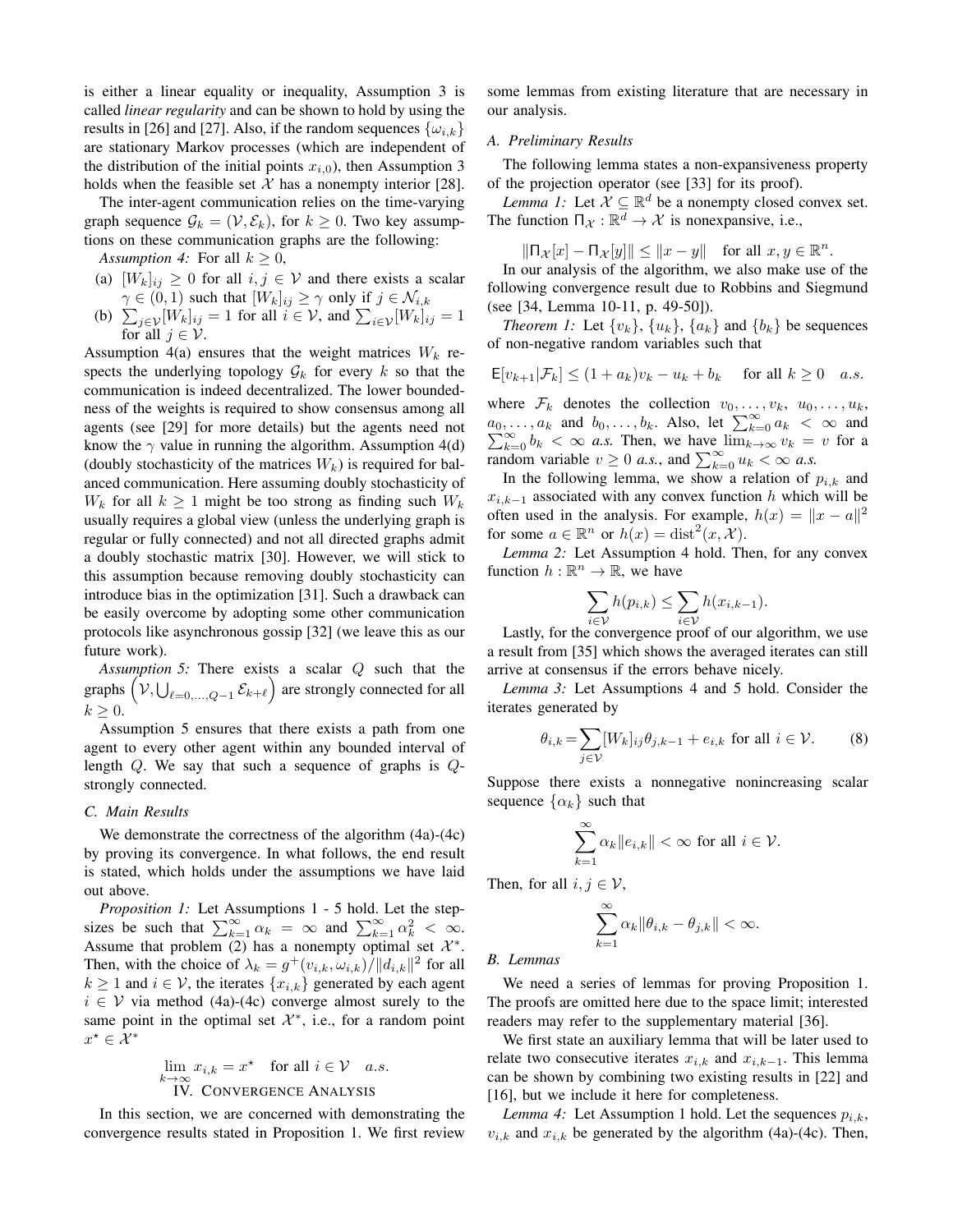we have almost surely for any  $\check{x}, z \in \mathcal{X}_0, \omega_{i,k} \in \Omega_i, i \in \mathcal{V}$ and  $k \geq 1$ ,

$$
||x_{i,k} - \tilde{x}||^2 \le ||p_{i,k} - \tilde{x}||^2 - 2\alpha_k(f_i(z) - f_i(\tilde{x}))
$$
  
- 
$$
\frac{\tau - 1}{\tau C_g^2} (g^+(p_{i,k}, \omega_{i,k}))^2 + \frac{1}{4\eta} ||p_{i,k} - z||^2 + D_{\tau, \eta} \alpha_k^2,
$$

where  $D_{\tau,\eta} = (\tau + 4\eta + 1)C_{f_i}^2$  and  $\eta, \tau > 0$  are arbitrary.

Since we use an approximate projection, we cannot guarantee the feasibility of the sequences  $x_{i,k}$  or  $p_{i,k}$ . In the next lemma, we prove that  $p_{i,k}$  for all  $i \in V$  asymptotically achieve feasibility.

*Lemma 5:* Let Assumptions 1-4 hold. Let the sequence  $\{\alpha_k\}$  be such that  $\sum_{k=1}^{\infty} \alpha_k^2 < \infty$ . Then, the iterates  $\{p_{i,k}\}\$ generated by each agent  $i \in V$  via method (4a)-(4c) almost surely satisfy:

$$
\sum_{k=1}^{\infty} \text{dist}^2(p_{i,k}, \mathcal{X}) < \infty, \quad \text{ for all } i \in \mathcal{V}.
$$

To complete the proof, we show in the first part of the next lemma that the error  $e_{i,k} = x_{i,k} - p_{i,k}$  (perturbations made after the consensus step (4a)) eventually converges to zero for all  $i \in V$ . This result combined with Lemma 5 implies that the sequence  $x_{i,k}$  for all  $i \in V$  also achieve asymptotic feasibility. Furthermore, since the error  $e_{i,k}$  for all  $i \in V$  converge to zero, we can invoke Lemma 3 to show the iterate consensus. Let us define  $z_{i,k} \triangleq \prod_{\mathcal{X}} [p_{i,k}]$  and  $\bar{z}_k \triangleq \frac{1}{N} \sum_{i \in \mathcal{V}} z_{i,k}$ . In the second part of the next lemma, we bound the network error term  $||z_{i,k} - \bar{z}_k||$  for any  $i \in \mathcal{V}$ .

*Lemma 6:* Let Assumptions 1-5 hold. Let the sequence  $\{\alpha_k\}$  is such that  $\sum_{k=1}^{\infty} \alpha_k^2 < \infty$ . Define  $e_{i,k} = x_{i,k} - p_{i,k}$ for all  $i \in V$  and  $k \geq 1$ . Then, we have almost surely (a)  $\sum_{k=1}^{\infty} ||e_{i,k}||^2 < \infty$  for all  $i \in \mathcal{V}$ ,

(b)  $\sum_{k=1}^{\infty} \frac{z}{\alpha_k} \Vert z_{i,k} - \bar{z}_k \Vert < \infty$  for all  $i \in \mathcal{V}$ .

In the next lemma, we use standard convexity analysis to lower-bound the term  $\sum_{i \in \mathcal{V}} (f_i(z_{i,k}) - f_i(\v{x}))$  with a network error term and a global term.

*Lemma 7:* Let Assumption 1 hold. Then, for all  $\check{x} \in \mathcal{X}$ , we have

$$
\sum_{i\in\mathcal{V}}(f_i(z_{i,k})-f_i(\check{x}))\geq -C_f\sum_{i\in\mathcal{V}}\|z_{i,k}-\bar{z}_k\|+f(\bar{z}_k)-f(\check{x}),
$$

where  $C_f = \max_{i \in \mathcal{V}} C_{f_i}$ .

## *C. Proof of Proposition 1*

We invoke Lemma 4 with  $z = z_{i,k} = \prod_{\mathcal{X}} [p_{i,k}], \tau = 4$ and  $\eta = cC_g^2$ . We also let  $\check{x} = x^*$  for an arbitrary  $x^* \in \mathcal{X}^*$ . Therefore, for any  $x^* \in \mathcal{X}^*$ ,  $\omega_{i,k} \in \Omega_i$ ,  $i \in \mathcal{V}$  and  $k \geq 1$ , we almost surely have

$$
||x_{i,k} - x^*||^2 \le ||p_{i,k} - x^*||^2 - 2\alpha_k(f_i(z_{i,k}) - f_i(x^*))
$$
  

$$
- \frac{3}{4C_g^2} (g^+(p_{i,k}, \omega_{i,k}))^2
$$
  

$$
+ \frac{1}{4cC_g^2} \text{dist}^2(p_{i,k}, \mathcal{X}) + (5 + 4cC_g^2)C_{fi}^2 \alpha_k^2.
$$

Let  $\mathcal{F}_k$  denote the algorithm's history up to time k. i.e.,

$$
\mathcal{F}_k = \{x_{i,0}, \ (\omega_{i,t}, \ 1 \le t \le k), \ i \in \mathcal{V}\},\
$$

and  $\mathcal{F}_{=}\{x_{i,0}, i \in \mathcal{V}\}\.$  By taking the expectation conditioned on  $\mathcal{F}_{k-1}$  in the above relation and summing this over  $i \in \mathcal{V}$ , we obtain

$$
\sum_{i \in \mathcal{V}} \mathsf{E} \left[ \|x_{i,k} - x^*\|^2 \, \big| \, \mathcal{F}_{k-1} \right] \n\leq \sum_{i \in \mathcal{V}} \|p_{i,k} - x^*\|^2 - 2\alpha_k \sum_{i \in \mathcal{V}} (f_i(z_{i,k}) - f_i(x^*)) \n- \frac{3}{4C_g^2} \sum_{i \in \mathcal{V}} \mathsf{E} \left[ \left( g_i^+(p_{i,k}, \omega_{i,k}) \right)^2 \, \big| \, \mathcal{F}_{k-1} \right] \n+ \frac{1}{4cC_g^2} \sum_{i \in \mathcal{V}} \text{dist}^2(p_{i,k}, \mathcal{X}) + DN\alpha_k^2,
$$

where  $D = (5 + 4cC_g^2)C_f^2$  with  $C_f = \max_{i \in \mathcal{V}} C_{f_i}$ . Now we use Lemma 2 with  $h(x) = ||x - x^*||^2$ , Assumption 3 and Lemma 7 with  $\tilde{x} = x^*$  to further estimate the terms on the right-hand side. From these, obtain almost surely for any  $k \geq 1$  and  $x^* \in \mathcal{X}^*$ ,

$$
\sum_{i \in \mathcal{V}} \mathsf{E} \left[ \|x_{i,k} - x^*\|^2 \, | \, \mathcal{F}_{k-1} \right] \n\leq \sum_{i \in \mathcal{V}} \|x_{i,k-1} - x^*\|^2 - 2\alpha_k \sum_{i \in \mathcal{V}} (f(\bar{z}_k) - f(x^*)) \n- \frac{1}{2cC_g^2} \sum_{i \in \mathcal{V}} \text{dist}^2(p_{i,k}, \mathcal{X}) \n+ 2\alpha_k C_f \sum_{i \in \mathcal{V}} \|z_{i,k} - \bar{z}_k\| + D N \alpha_k^2.
$$

Since  $\bar{z}_k \in \mathcal{X}$ , we have  $f(\bar{z}_k) - f(x^*) \geq 0$ . Thus, under the assumption  $\sum_{k=0}^{\infty} \alpha_k^2 < \infty$  and Lemma 6(b), the above relation satisfies all the conditions of the convergence Theorem 1. Using this theorem, we have the following results.

*Result 1:* The sequence  $\{\Vert x_{i,k} - x^* \Vert\}$  is convergent *a.s.* for all  $i \in V$  and every  $x^* \in \mathcal{X}^*$ .

*Result 2:* For every  $x^* \in \mathcal{X}^*$ ,

$$
\sum_{k=1}^{\infty} \alpha_k (f(\bar{z}_k) - f(x^*)) < \infty \quad a.s.
$$

As a direct consequence of *Result 1*, we know that the sequences  $\{\Vert p_{i,k} - x^* \Vert\}$  and  $\{\Vert z_{i,k} - x^* \Vert\}$  are also convergent *a.s.* (This is straightforward in view of relation (4a) and Lemma 5 with the knowledge that  $dist^2(p_{i,k}, \mathcal{X}) =$  $||p_{i,k} - z_{i,k}||^2$ .) Since  $||\bar{z}_k - x^*|| \leq \frac{1}{N} \sum_{i \in \mathcal{V}} ||z_{i,k} - x^*||$ , we further know that the sequence  $\{\|\bar{z}_k-x^*\|\}$  is also convergent *a.s.*

As a direct consequence of *Result 2*, since  $\sum_{k=1}^{\infty} \alpha_k = \infty$ , we know that

$$
\liminf_{k \to \infty} (f(\bar{z}_k) - f(x^*)) = 0 \quad a.s.
$$

From this relation and the continuity of  $f$ , it follows that the sequence  $\{\bar{z}_k\}$  must have one accumulation point in the set  $\mathcal{X}^*$  *a.s.* This and the fact that  $\{\|\bar{z}_k - x^*\|\}$  is convergent *a.s.* for every  $x^* \in \mathcal{X}^*$  imply that for a random point  $x^* \in \mathcal{X}^*$ ,

$$
\lim_{k \to \infty} \bar{z}_k = x^* \quad a.s. \tag{9}
$$